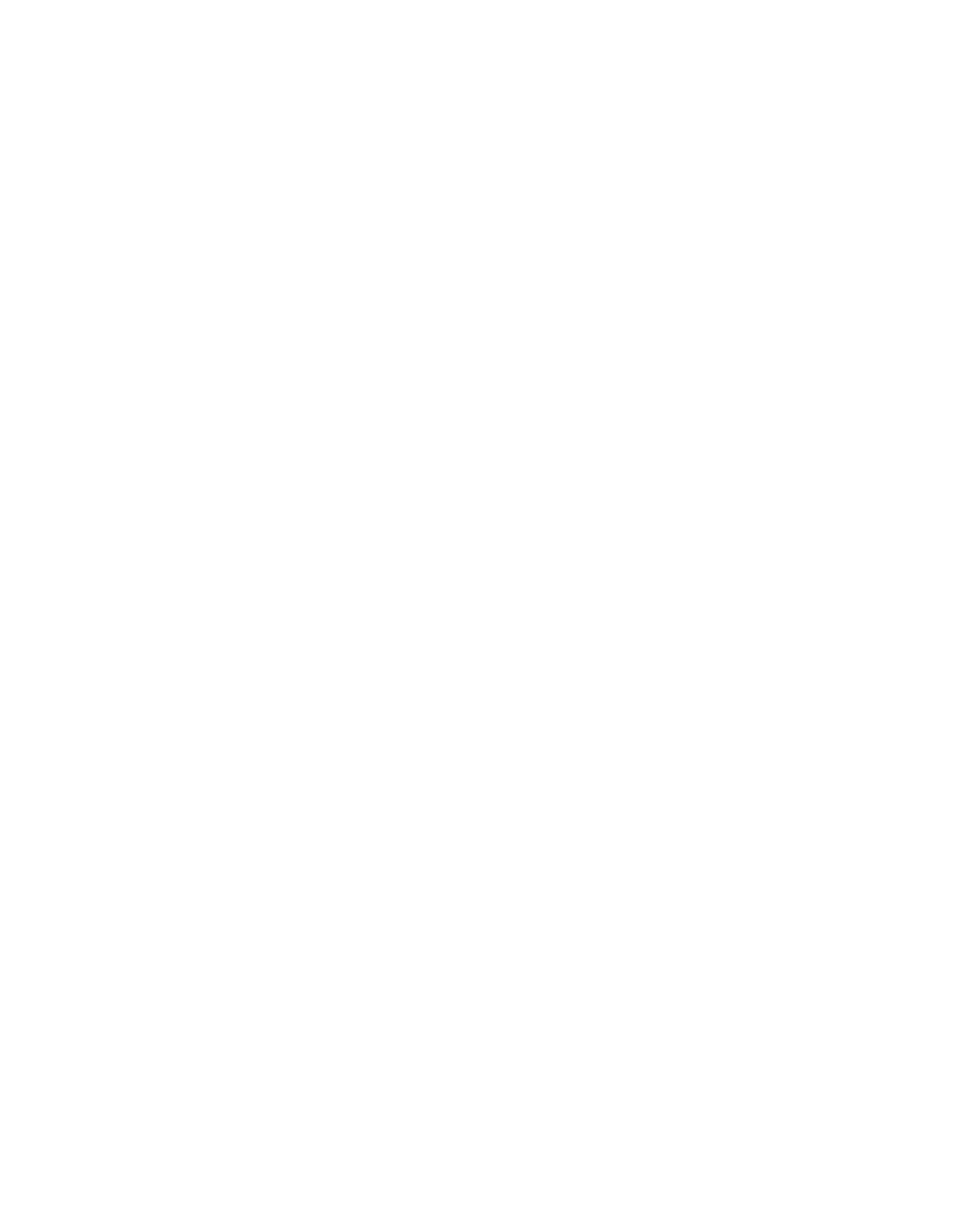

# **CURRENCY DECLARATION BILL 2009**

# **(BILL NO. 18 OF 2009)**

A

## BILL

Entitled

**AN ACT** TO PROVIDE FOR THE DECLARATION OF CURRENCY AND THE SEIZURE, DETENTION OR FORFEITURE OF CURRENCY WHICH IS DERIVED FROM, OR INTENDED TO BE USED IN CRIMINAL CONDUCT

**ENACTED** by the National Parliament of Solomon Islands.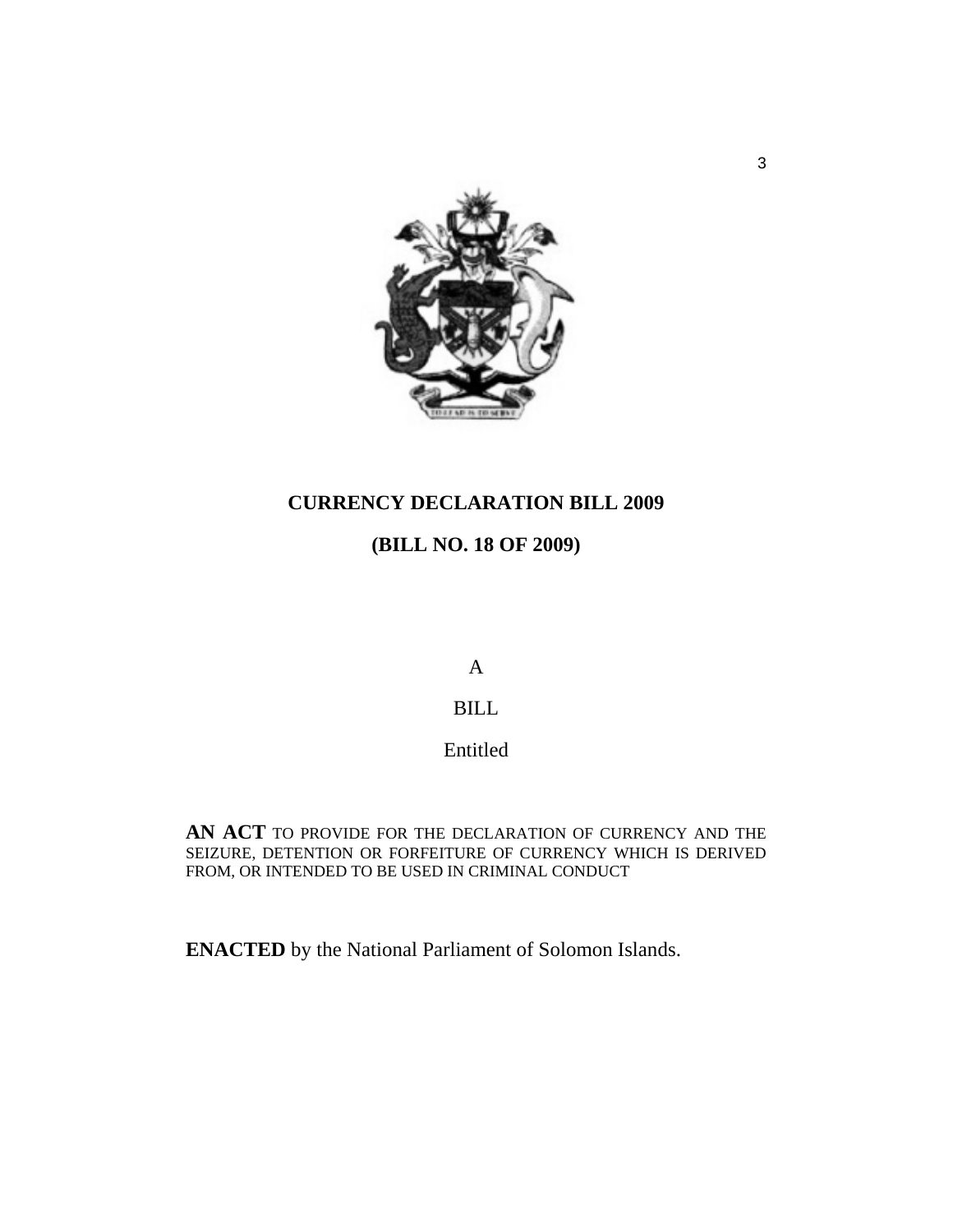## **ARRANGEMENT OF CLAUSES**

- 1. Short title and commencement
- 2. Interpretation
- 3. Obligation to declare currency
- 4. Power to question
- 5. Power to search
- 6. Power to seize currency
- 7. Power to detain currency
- 8. Interest on detained currency
- 9. Release of detained currency
- 10. Forfeiture of currency
- 11. Right of innocent owners of currency
- 12. Compensation
- 13. Determination of unlawful conduct
- 14. Matters relating to recoverable currency
- 15. Appeal
- 16. Exemption of liability
- 17. Regulations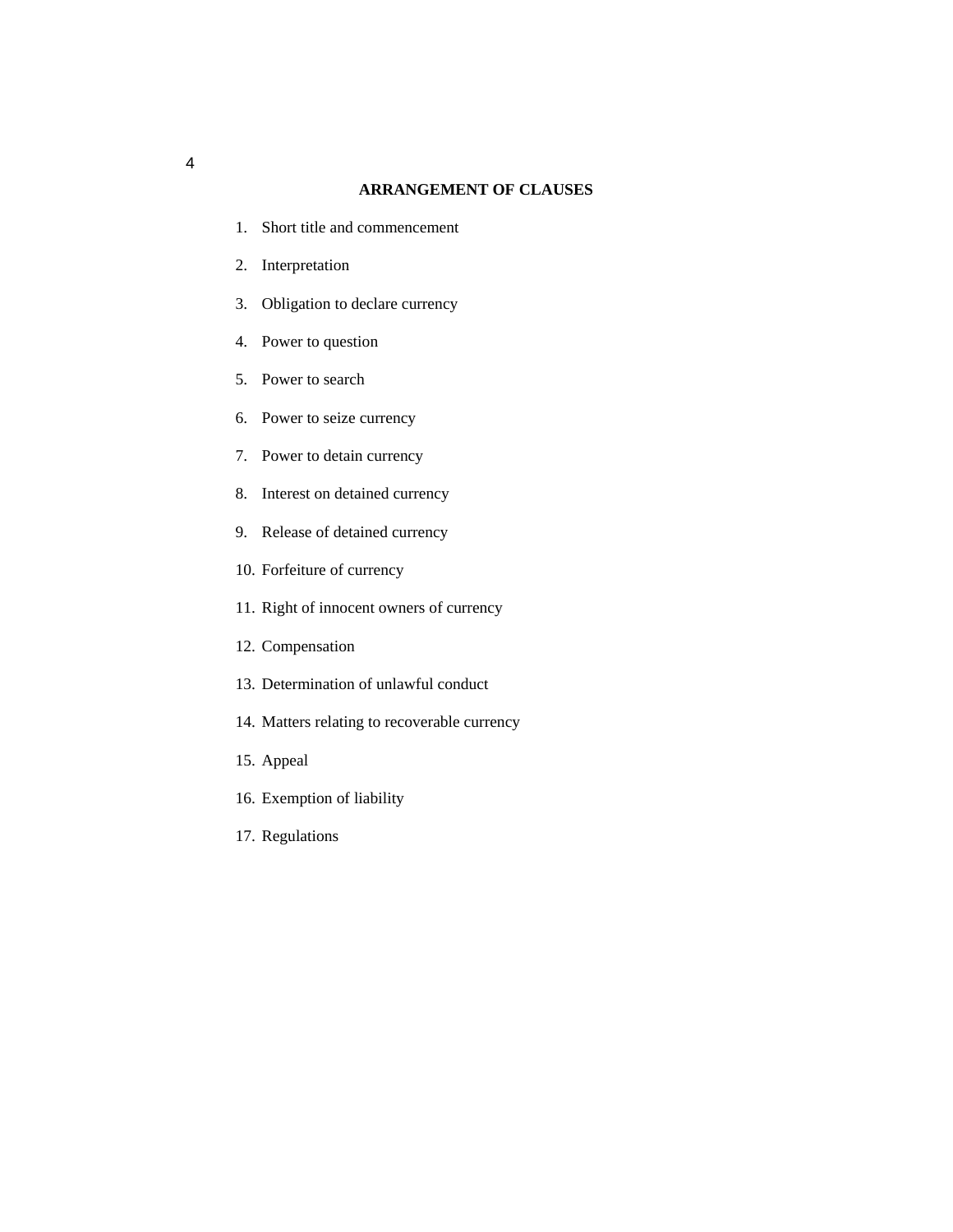## **CURRENCY DECLARATION BILL 2009**

**1.** This Act may be cited as the Currency Declaration Act 2009, and commences on a date appointed by the Minister, by notice in the *Gazette*.

- **2.** In this Act, unless the context otherwise requires
	- "authorised officer" means any of the following public officers –
		- (a) a customs officer;
		- (b) an immigration officer;
		- (c) a police officer;
		- (d) a quarantine officer;
	- "craft" means any aircraft, vehicle or vessel that is used for land, sea, or air transportation;

"currency" includes the following –

- (a) the coin and paper money of Solomon Islands or of a foreign country that is designated as legal tender and which is customarily used and accepted as a medium of exchange in the country of issue;
- (b) monetary instruments that may be exchanged for money, including cheques, travellers' cheques, money orders, and negotiable instruments in a form in which title passes on delivery;
- (c) precious metal, precious stone, pearl or jewellery made of precious metal or stone;
- (d) currency in electronic form;
- (e) any other prescribed kind of monetary instrument which is found at any place in Solomon Islands;

5

Interpretation

Short title and commencement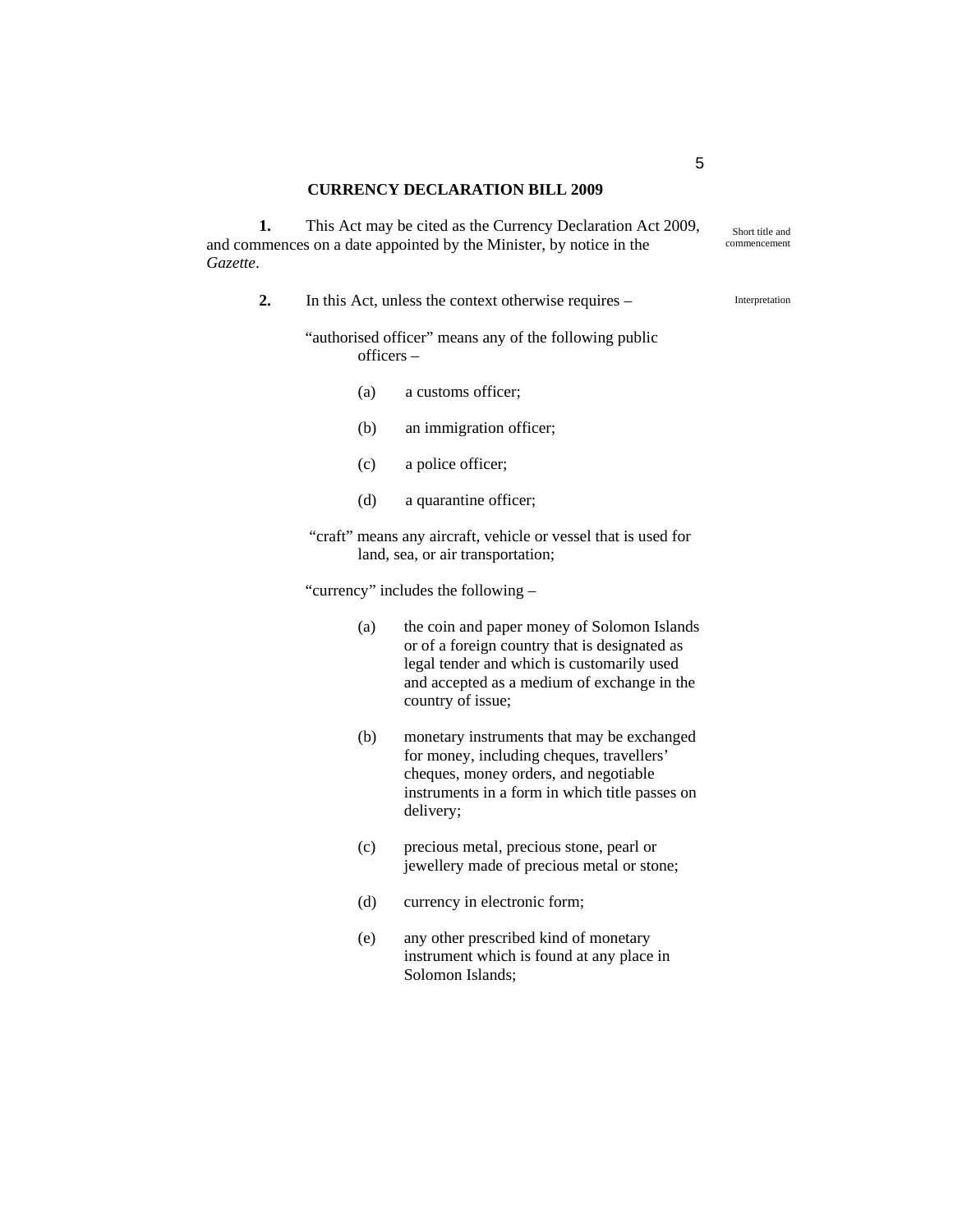- "currency obtained through unlawful conduct" means currency obtained by or in return for the unlawful conduct;
- "minimum amount" means an amount equal to or more than the minimum amount of Solomon Islands currency or its equivalent in any other currency prescribed under section 18, which must be declared under section 3 for the purpose this Act;
- "mixed currency" means recoverable currency which is mixed with the currency of one or more countries;
- "recoverable currency" means currency that is obtained through unlawful conduct;

"unlawful conduct" means –

- (a) conduct that is unlawful or an offence under the law of Solomon Islands; or
- (b) conduct that is unlawful or an offence under the law of another country or territory, and if it occurred in Solomon Islands, would be unlawful or an offence under the law of Solomon Islands.

Obligation to declare currency

**3.** (1) A person who enters or leaves Solomon Islands with the minimum amount, must make a declaration to an authorised officer in the prescribed form.

> (2) Any person who sends out of or receives into Solomon Islands the minimum amount by any means, including but not limited to postal services, courier services or transshipment by any craft must declare the minimum amount to the Customs in the prescribed form.

 (3) Any person who fails to declare the minimum amount to an authorised officer commits an offence and is liable on conviction to one or more of the following penalties –

- (a) to a fine not exceeding 500,000 penalty units;
- (b) to imprisonment for a term not exceeding five years;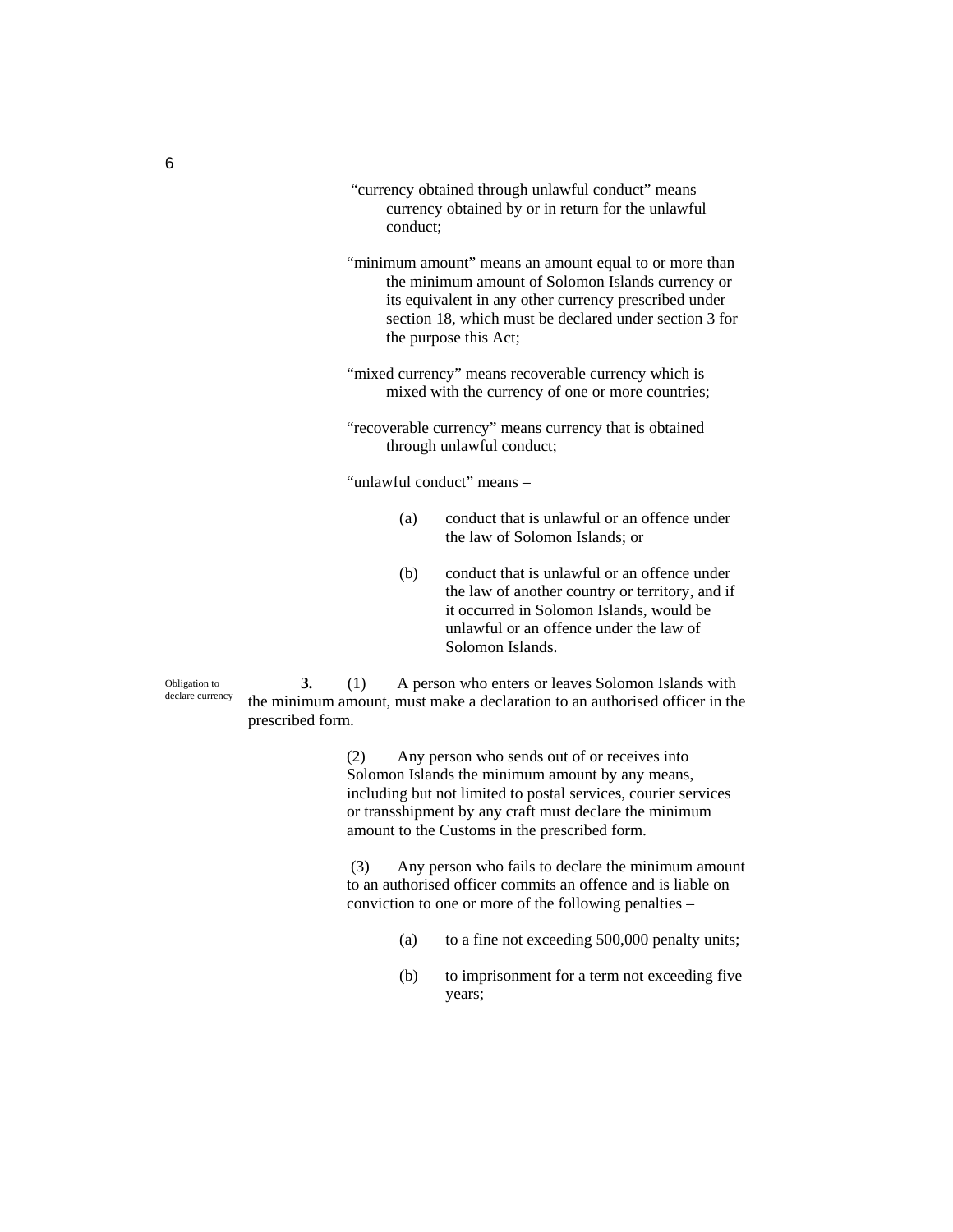(c) an order for forfeiture of the currency under section 10.

Power to question

**4.** (1) The powers under this Act are in addition to the powers conferred upon an authorised officer under any other written law, in particular the power to question, search, seize or detain a person or thing.

> (2) An authorised officer may question a person entering or leaving the Solomon Islands on the source, ownership, acquisition, use, or intended destination of any currency (whether or not declared) in that person's possession or custody.

> (3) A person who, without reasonable excuse on being questioned by an authorised officer, fails or refuses to answer any question put to that person by the authorised officer, commits an offence and is liable on conviction to a fine not exceeding 500,000 penalty units or to imprisonment for a term not exceeding five years.

**5.** (1) Subject to subsection (5), an authorised officer may search any premises, place, or craft for currency, if the authorised officer, has reasonable grounds for suspecting that there is on the premises, place or craft, currency – Power to search

- (a) which is recoverable currency or is intended by any person for use in unlawful conduct; and
- (b) the amount of which is not less than the minimum amount.

(2) An authorised officer may exercise the powers in subsection (3), if the authorised officer has reasonable grounds for suspecting that a person is carrying currency –

- (a) which is recoverable currency or is intended by any person for use in unlawful conduct and the amount of which is not less than the minimum amount; or
- (b) that such person has failed to declare the minimum amount in the prescribed form.

(3) Subject to subsection (2), the authorised officer may, if it is necessary or expedient, require the person to submit to –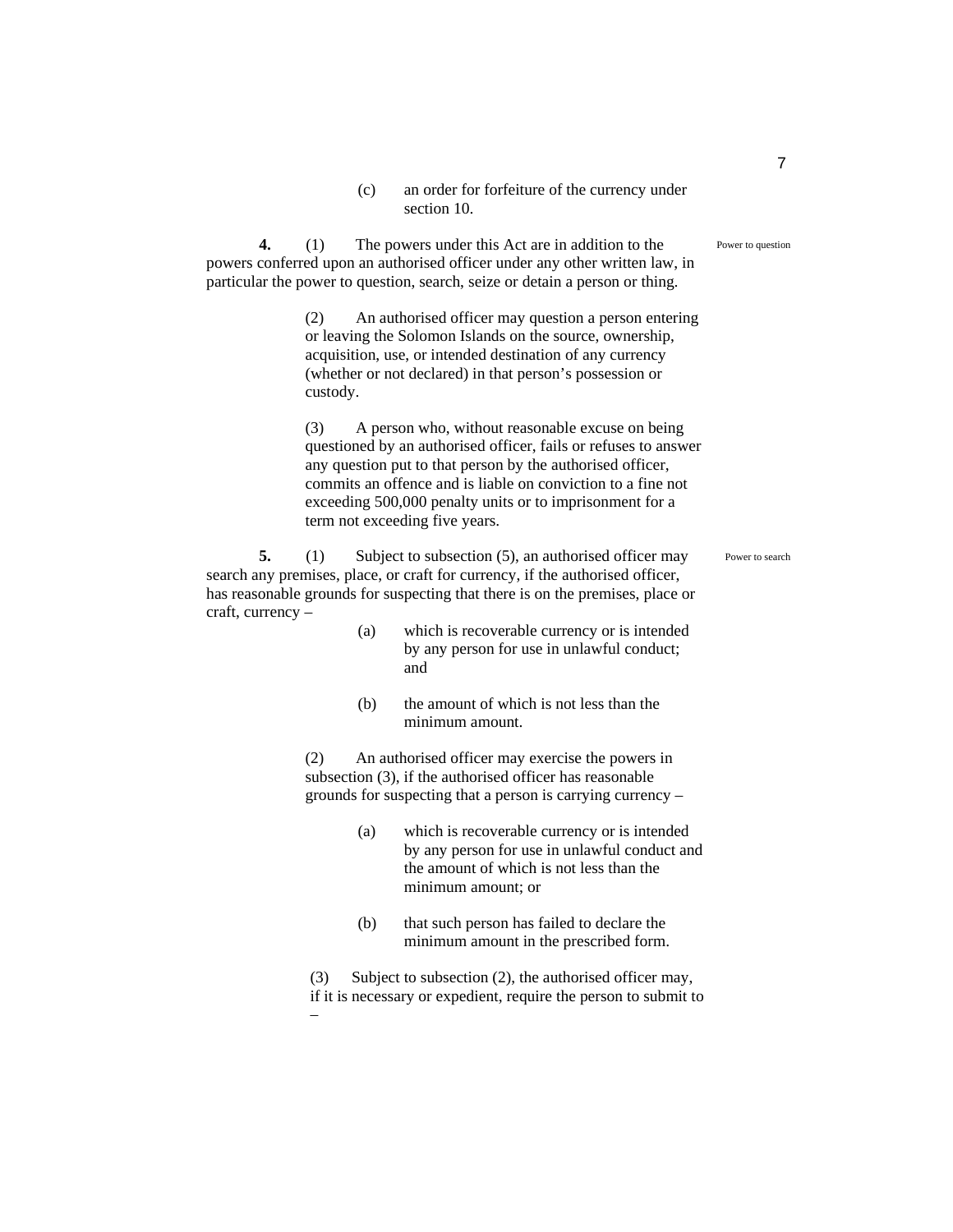- (a) a search of anything, including goods, that a person has in his or her possession or control; or
- (b) a search of his or her person.

(4) For the purpose of subsection (3)(b), an authorised officer may detain a person for so long as it is necessary for the officer to conduct the search.

(5) The search of a person under subsection (3)(b) must be carried out by an authorised officer of the same gender as the person to be searched.

**6.** (1) An authorised officer may seize currency, if the officer has reasonable grounds to suspect that the currency is, in whole or in part –

- (a) recoverable currency;
- (b) intended for use by a person in unlawful conduct; or
- (c) undeclared currency, intended for use in unlawful conduct.

(2) If the currency is found on one person, or more than one person who are together, the total sum of currency found must be more than the minimum amount before a seizure is authorised by this Act.

(3) If the currency found is in a craft or in any place, although in different parts of the location where the currency is found, then the total sum of currency found must be more than the minimum amount before a seizure is authorised by this Act.

(4) If currency is seized under this section, the authorised officer shall issue a written notice to any person who has an interest in the currency, if such person can be identified.

**7.** (1) An authorised officer who seized a currency under section 6 may detain it for up to seventy-two hours if the authorised officer continues to have reasonable grounds for his or her suspicion, or for the purposes of investigation.

Power to seize currency

8

Power to detain currency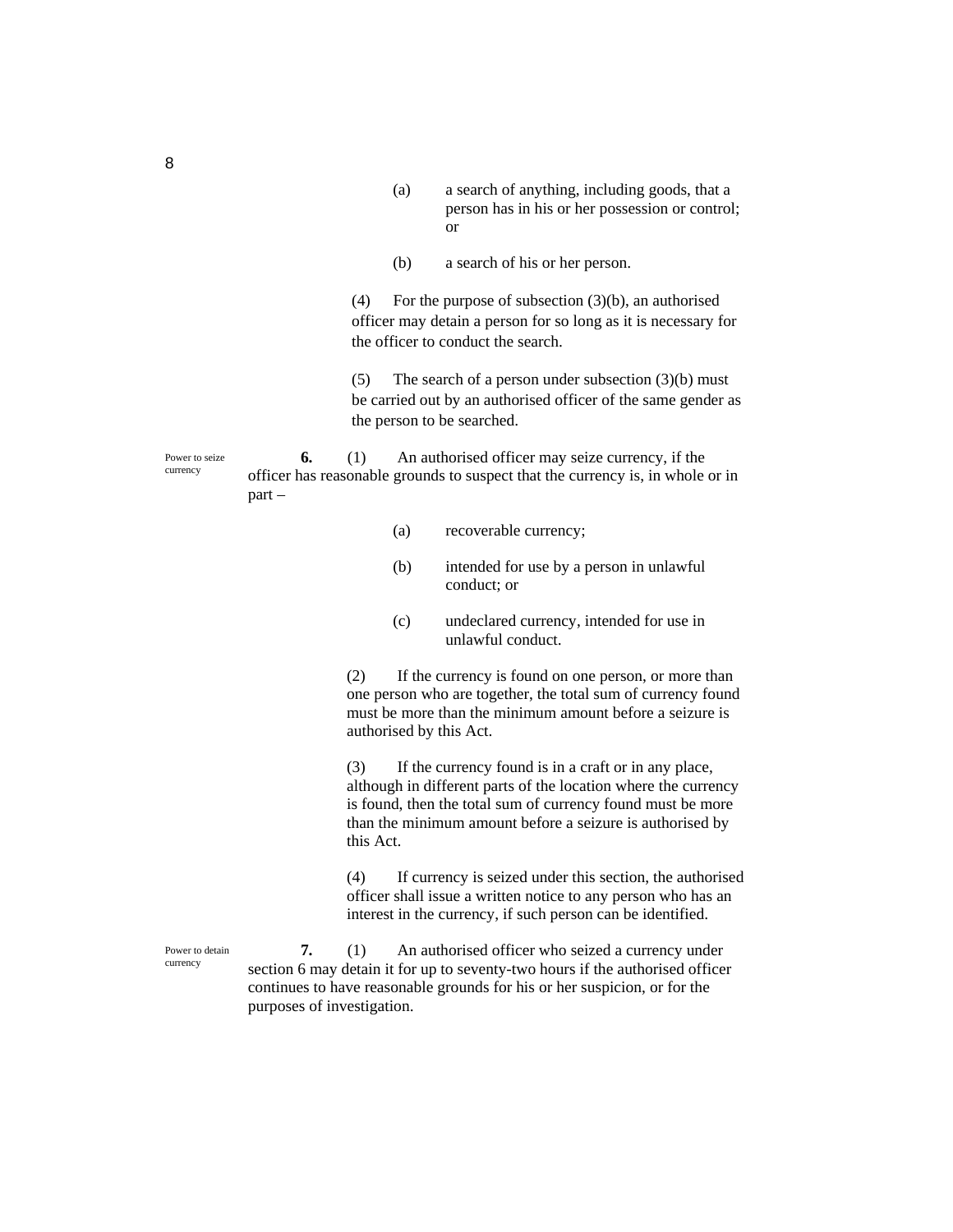(2) A Judge may, upon application by an authorised officer, order the extension of the period specified in subsection (1) (except that the order shall not authorise the detention of any currency) –

- (a) beyond the end of a period of three months from the date of the order; or
- (b) in the case of any further order under this section, beyond the end of the period of two years from the date of the first order.

(3) A Judge may make an order under subsection (2), if the Judge is satisfied, that one of the following conditions is met –

- (a) that there are reasonable grounds for suspecting that the currency is recoverable currency and that either –
	- (i) its continued detention is justified, while its source, ownership, use or destination is further investigated or consideration is given to bringing proceedings against any person for an offence with which the currency is connected; or
	- (ii) proceedings against a person for an offence with which the currency is connected has been started and has not been concluded;
- (b) that there are reasonable grounds for suspecting that the currency is intended to be used in unlawful conduct and that –
	- (i) its continued detention is justified while its intended use is further investigated or consideration is given to bringing proceedings against any person for an offence with which the currency is connected; or
	- (ii) proceedings against a person for an offence with which the currency is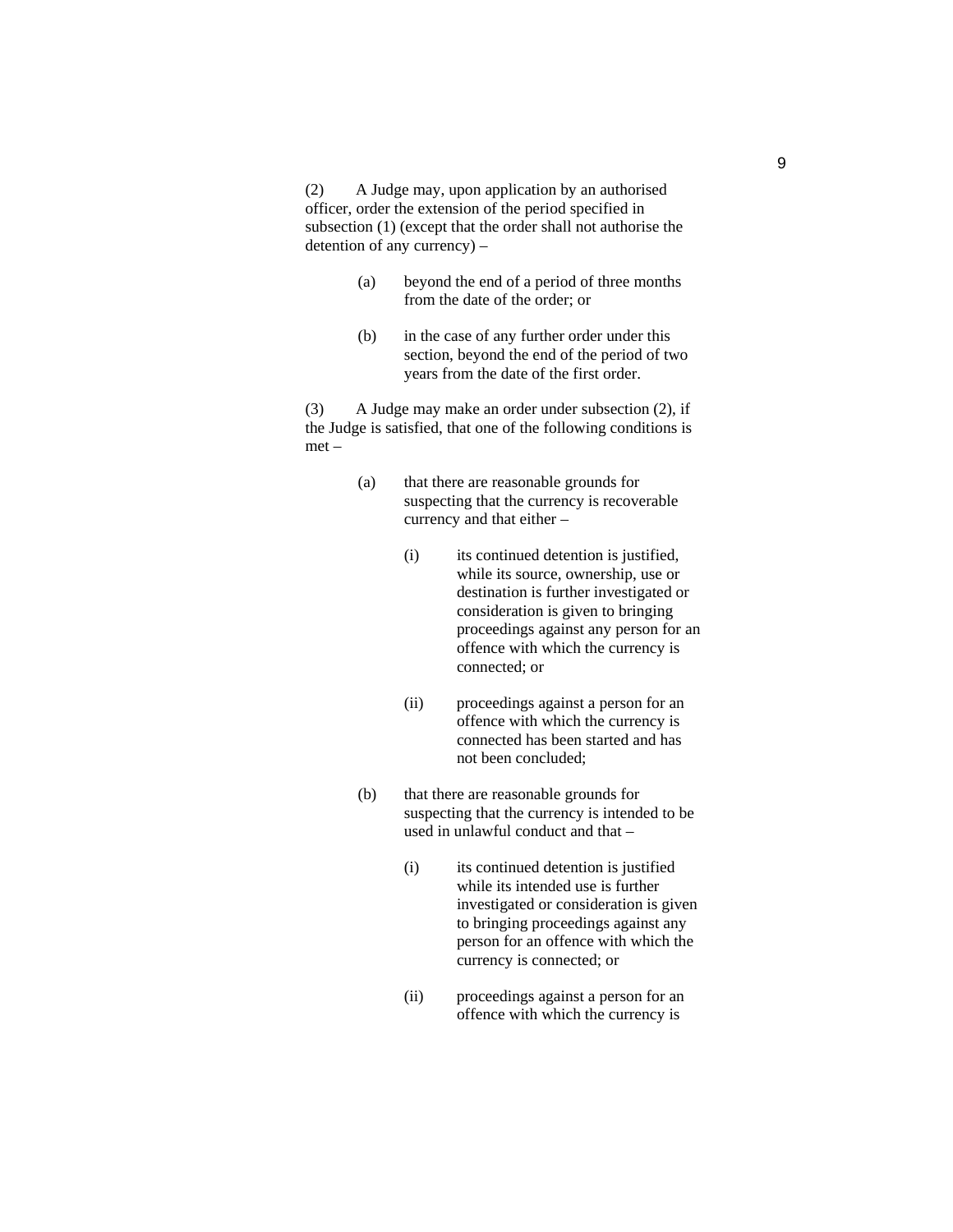connected have been started and have not been concluded.

(4) A Judge may, upon application, make an order in respect of any currency seized under section 6, if the Judge is satisfied that –

- (a) the condition in subsection  $(3)(a)$  or (b) is met in respect of part of the currency; and
- (b) it is not reasonably practicable to detain only that part.

(5) An order under subsection (2) must provide for notice to be given to any persons affected by it.

**8.** Any currency (including any interest accruing to it) detained under section 7 for more than forty-eight hours, shall be paid into and held in the Consolidated Fund. Interest on detained currency

**9.** A Judge may order the release of the whole or any part of the currency detained under section 7 if the Judge is satisfied that – Release of detained currency

- (a) upon application by the person the currency was seized, the conditions in section 7 for the detention of the currency are no longer met in relation to the currency to be released.
- (b) upon application by an authorised officer, the detention of the currency to be released is no longer justified.

**10.** (1) While currency is detained under section 7, an application for the forfeiture of the whole or any part of it may be made to a Judge by an authorised officer. Forfeiture of

> (2) The Judge may order the forfeiture of the currency or any part of it if satisfied that the currency or part –

- (a) is recoverable currency; or
- (b) is intended by any person for use in unlawful conduct.

(3) If the recoverable currency is jointly owned and one of whom is an excepted joint owner, the order may not apply

currency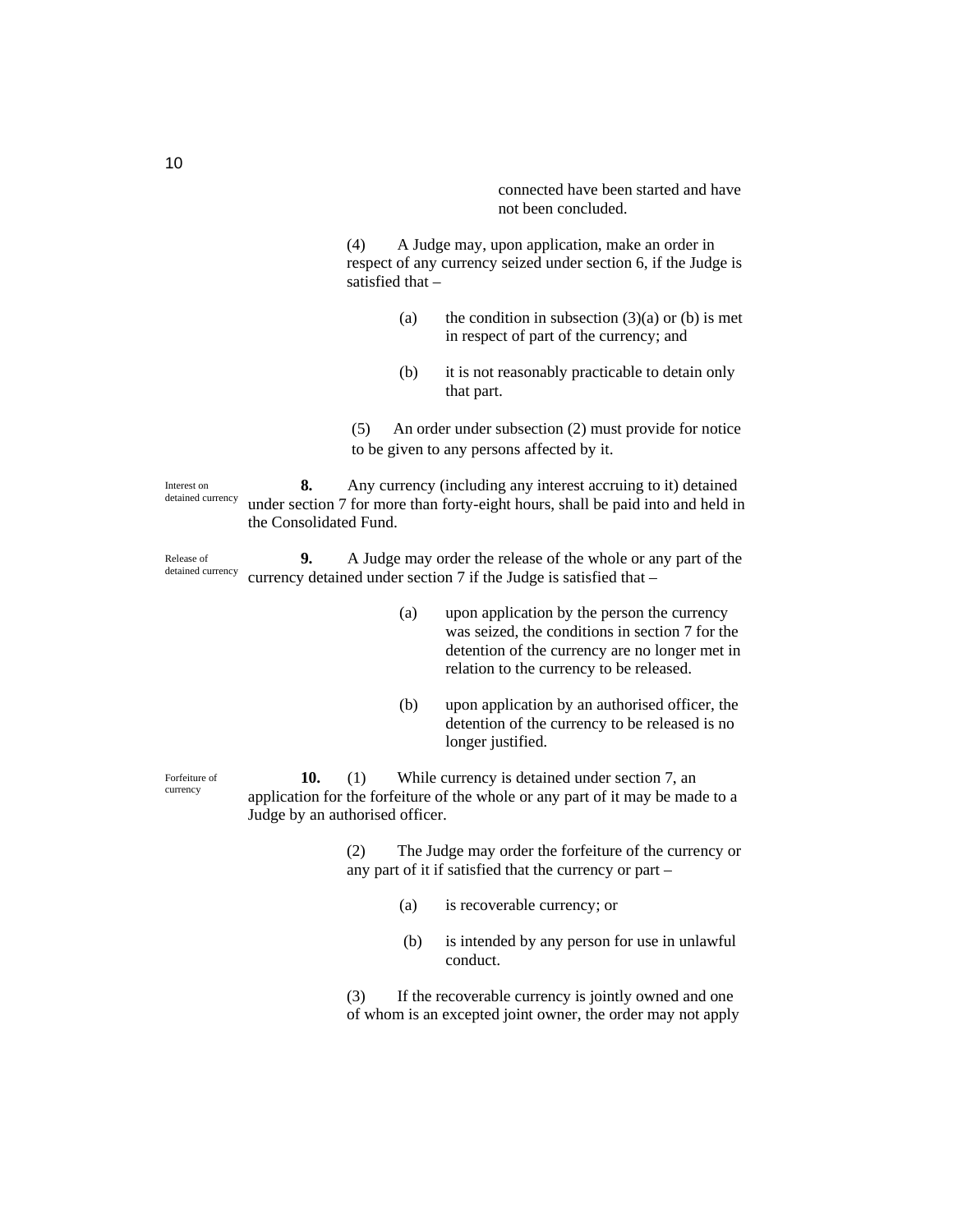to so much of it as the Judge thinks is attributable to the excepted joint owner's share.

(4) Where an application for the forfeiture of any currency is made under this section, the currency is to be detained (and may not be released under any power conferred by this Act) until any proceeding in pursuance of the application (including any proceedings on appeal) is finally determined.

(5) Any currency seized and detained under sections 6 and 7 shall be automatically forfeited to the Crown if no notice of appeal is lodged under section 15.

(6) Currency forfeited under this Act, and any accrued interest shall not be paid into the Consolidated Fund until–

- (a) the end of the appeal period under section 15, if no appeal is filed; or
- (b) any appeal filed under section 15 is finally determined.

**11.** (1) A person who is the owner of any currency or any part of it detained under this Act may apply to a Judge for an order for the currency to be released.

> (2) An application for an order under subsection (1) may be made in the course of detention or forfeiture proceedings, or at any other time, but no later than sixty days from the date of detention or forfeiture.

> (3) The Judge may order the currency to which the application relates to be released to the applicant, if it appears to the Judge that –

- (a) the applicant was deprived of the currency to which the application relates, or of currency which it represents, by unlawful conduct;
- (b) the currency was not, immediately before the owner was deprived of it, recoverable currency; and
- (c) that the currency belongs to the person claiming ownership.

Right of innocent owners of currency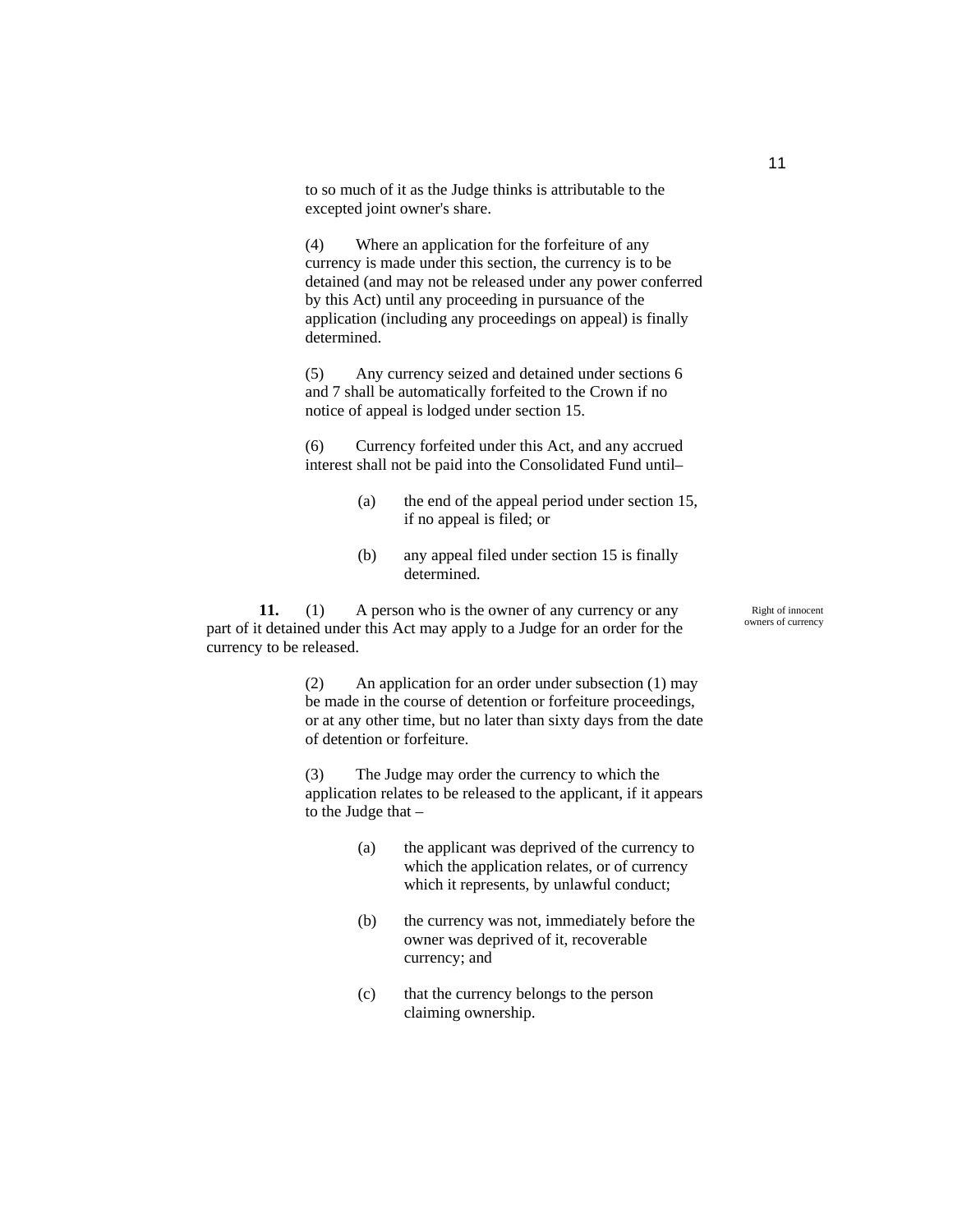(4) The Judge may order the currency to which the application relates to be released to the applicant or to the person from whom it was seized, if –

- (a) the applicant is not the person from whom the currency to which the application relates was seized;
- (b) the Judge is satisfied that that currency belongs to the applicant;
- (c) the Judge is satisfied that the conditions in section 7 for the detention of that currency are no longer met or, if an application has been made under section 9, the Judge decides not to make an order under section 7 or 9 in relation to that currency; and
- (d) no objection to the making of an order under this subsection has been made by the person from whom that currency was seized.

**12.** (1) If no forfeiture order is made in respect of any currency detained under this Act, the person to whom the currency belongs, or from whom it was seized, may make an application to a Judge for compensation.

> (2) The Judge may order compensation if it is satisfied that the applicant has suffered loss as a result of the detention of the currency and that the circumstances are exceptional.

> (3) The amount of compensation to be paid under subsection (2) is the amount the Judge determines reasonable, having regard to the loss suffered and any other relevant circumstances.

(4) If a forfeiture order is made in respect only of a part of any currency detained under this Act, this section has effect in relation to the other part.

**13.** (1) In determining whether or not conduct has been unlawful, the Judge or the court before which the issue is to be determined must decide on a balance of probabilities whether it has been proven –

> (a) that any matters alleged to constitute unlawful conduct have occurred; or

Compensation

Determination of unlawful conduct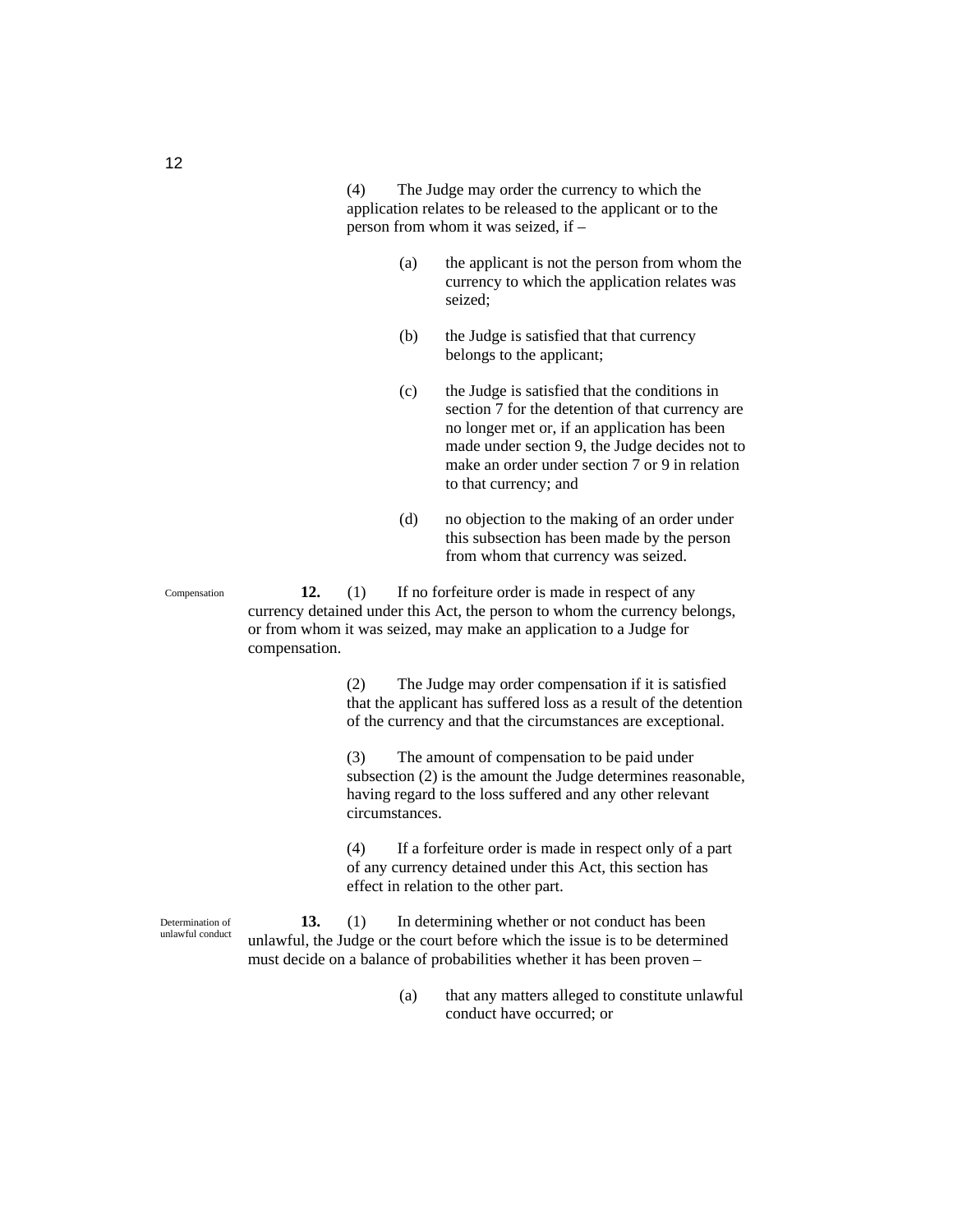(b) that any person intended to use any currency in unlawful conduct.

(2) In deciding whether any currency was obtained through unlawful conduct –

- (a) it is immaterial whether or not any money, goods or services were provided in order to put the person in question in a position to carry out the conduct;
- (b) it is not necessary to show that the conduct was of a particular kind if it is shown that the currency was obtained through conduct of one of a number of kinds, each of which would have been unlawful conduct.

(3) The portion of the mixed currency which is attributable to the recoverable currency represents the currency obtained through unlawful conduct.

**14.** (1) Currency is recoverable currency if it is obtained through unlawful conduct.

> (2) Where currency obtained through unlawful conduct ("the original currency") is or has been recoverable, currency which represents the original currency is also recoverable currency.

- (3) If a person deals in any manner whatsoever by which –
	- (a) the person disposes of recoverable currency, whether the original currency or currency which represents the original currency; and
	- (b) the person obtains other currency in place of it,

 the other currency represents the original currency and is recoverable.

(4) If a person disposes of recoverable currency which represents the original currency, the currency may be followed into the hands of the person who obtains it, and it continues to represent the original recoverable currency.

Matters relating to recoverable currency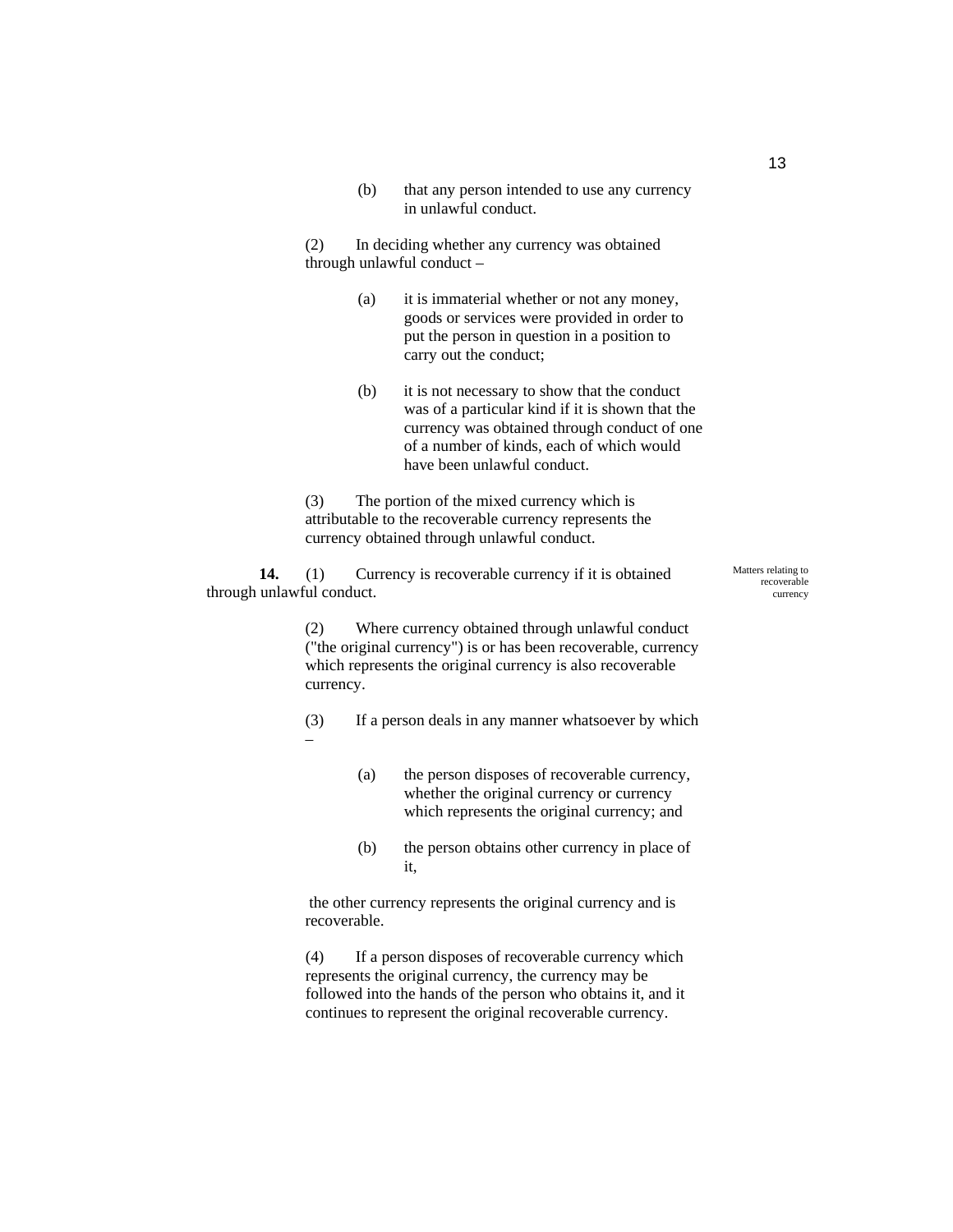| 15.                                    | Any party that is aggrieved by an order of a Judge made                      |
|----------------------------------------|------------------------------------------------------------------------------|
|                                        | under this Act may, within thirty days from the date of the order, appeal to |
| the High Court, sitting in open court. |                                                                              |

Exemption of liability

**16.** Any authorised officer, employer, agent, person authorised to act on behalf of an authorised officer or any other person exercising any power, duty or function under this Act, shall not –

- (a) be subject to any action, liability, claim or demand; or
- (b) be liable for any matter or thing done or omitted to be done in good faith (whether negligently or not),

in the exercise or for any purported exercise of such power, duty or function.

**17.** (1) The Minister may make regulations to give effect to the provisions or for the purposes of this Act, and in particular to make regulations for matters required to be prescribed in this Act. Regulations

> (2) The prescribed minimum amount shall be \$50,000 unless another amount is prescribed under subsection (1) as the minimum amount.

14 Appeal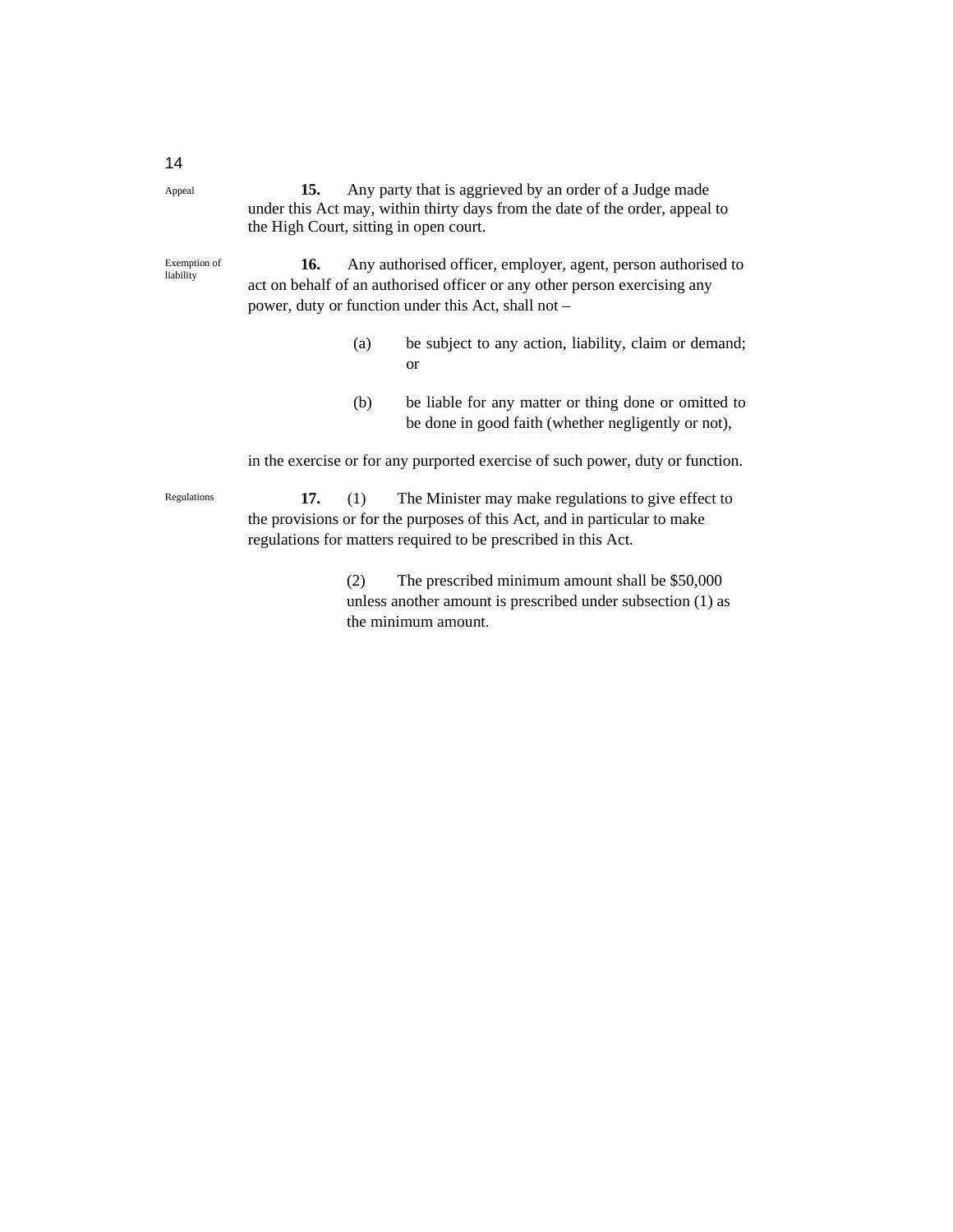## **CURENCY DECLARATION BILL 2009**

### **OBJECTS AND REASONS**

The objects of this Bill are –

- (a) to provide for obligation for declaration of currency, as part of anti-money laundering measures;
- (b) to provide powers for search, seizure, detention and forfeiture of currency;
- (c) to ensure that any currency used in other unlawful conduct or criminal activities are seized, detained and forfeited to the Crown.

### **EXPLANATORY MEMORANDUM**

- Clause 1 Provides for the short title and commencement provisions.
- Clause 2 Provides for the interpretation.
- Clause 3 Provides for the duty to declare currency at the border for persons leaving or entering the Solomon Islands.
- Clause 4 Sets out the power of authorised officers to question persons.
- Clause 5 Empowers authorised officers to search, premises, place, craft or person for currency suspected for being used for unlawful conduct or recoverable currency. Recoverable currency means a currency used or intended to be used in an unlawful conduct or conduct that is a criminal act under the laws of Solomon Islands.
- Clause 6 Empowers authorised officers to seize any currency found after a search under clause 5.
- Clause 7 Provides for the power to detain currency for up to 72 hours. An application may be made to a Judge to extend the detention of currency seized under clause 6.
- Clause 8 Provides that any currency detained under section 7 and paid into the Consolidated Fund shall accrue interest.
- Clause 9 Empowers a Judge to release currency detained under section 7.
- Clause 10 empowers an authorised officer to apply to a Judge for an order for forfeiture of currency so detained to the Crown.
- Clause 11 Provides for the right of innocent owners of currency to apply to a Judge to release currency detained or forfeited.
- Clause 12 Provides for compensation as a result of forfeiture order.
- Clause 13 Provides for the determination of unlawful conduct.
- Clause 14 Provides for matters relating to what is recoverable currency.